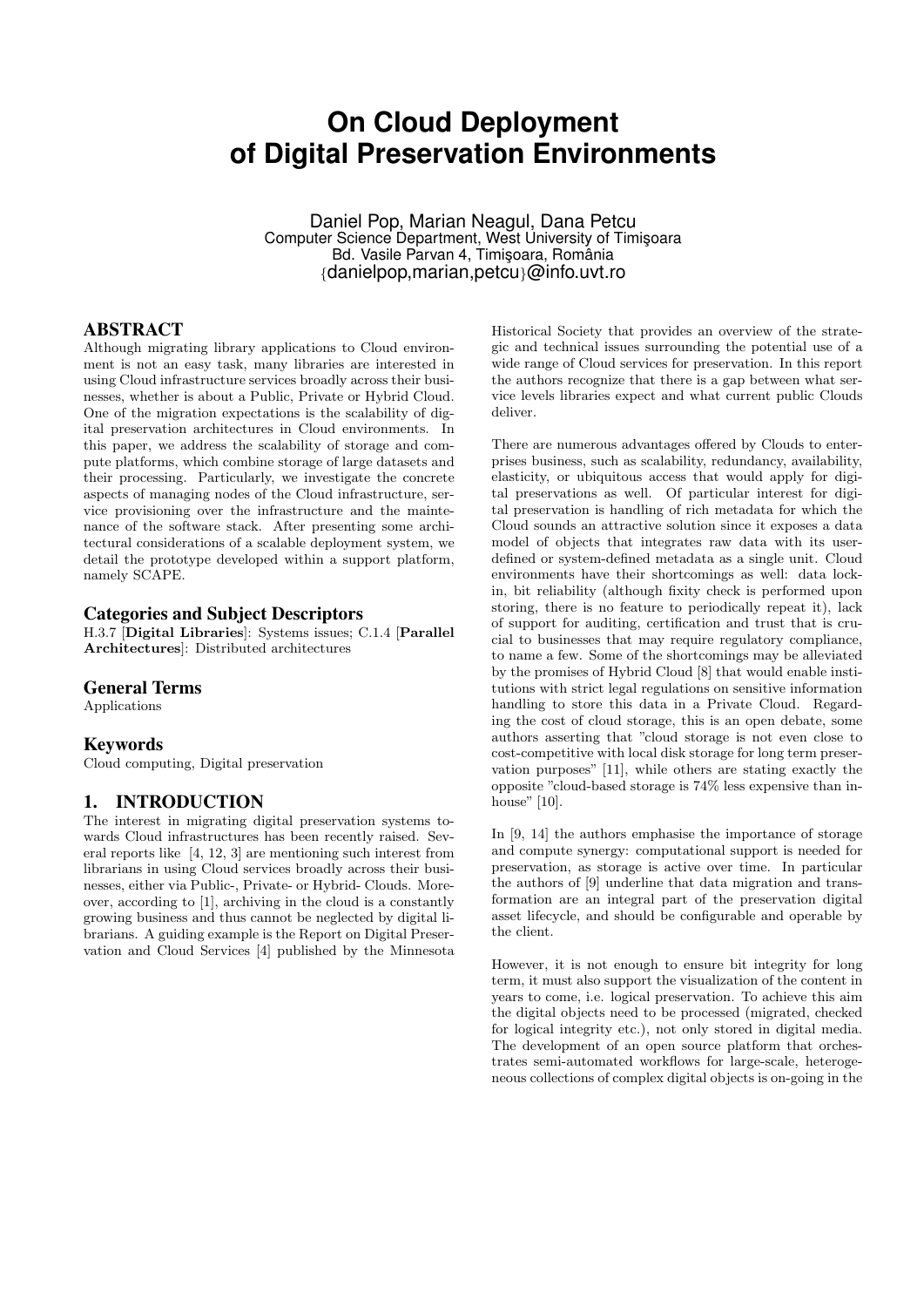framework of the SCAPE<sup>1</sup> project. The SCAlable Preservation Environment aims to provide tools and services for the efficient planning and application of preservation strategies for large-scale, heterogeneous collections of complex digital objects [5]. In particular, the SCAPE platform, earlier described in [14, 13], combines scalable services for planning and execution of institutional preservation strategies that can benefit of deployment on Hybrid Clouds.

In this paper we are addressing the problem of scalability of digital preservation architectures based on Cloud services. We are not focusing here on storage in the Cloud as this has been already addressed in other papers [11, 9], rather we address the issue of scalability of storage and compute platforms that combine storage of large datasets and their processing. Particularly, we are investigating the concrete aspects of adding or removing nodes to/from the Cloud infrastructure, provisioning applications over the infrastructure, and maintenance of the software stack in the context of data or HPC centre operation that raises its specific challenges (sharing of resources, dynamic allocation).

After providing the possible approaches in Section 2, Section 3 presents our architectural considerations for the scalable deployment system. Section 4 details the prototype developed within the SCAPE platform, while few conclusions are outlined in last section of the paper.

# 2. DEPLOYMENT STRATEGIES

Digital preservation environments require the setup of complex systems comprising multiple software components that need to seamlessly work together. This fact leads to the need for a strategy able to deal with context dependencies in a distributed and dynamically scaling environment on demand without requiring to perform expensive, repetitive operations over again. Hence, we need a consistent packaging and deploying model to manage and sustain the digital preservation components in use in a digital library institution. Packaging and virtualization provide important concepts and tools for the deployment and operation of a scalable infrastructure and are at the core of different possible deployment strategies that are briefly introduced below.

One of the most common and easy to implement strategy is based on pre-configured virtual machine image. It allows customization of the deployment according to each institution's toolset in use. It is then easy to install it on desktop computer or to deploy it in a cluster of multiple machines. In [14] the authors use this approach to provide a basic environment for SCAPE platform, helping its users to experiment with the basic framework and tools built in the context of the project. As described in [9], virtual machine images are used to deploy so called *virtual appliances* on compute clouds (e.g. Amazon EC2, OpenStack Nova) in order to build a PDS Cloud<sup>2</sup>. Although the strategy works fine for small to large deployments, it does not offer any support for further operation and maintenance of the infrastructure. If new or updated packages are required on the infrastructure then a new version of the virtual machine image need to be created and then re-deployed on all machines. This process is overly complicated and error-prone in case of updates of running, 'live' machines.

A typical solution to this problem is based on customized deployment scripts that orchestrate the machine provisioning and the software deployment process on a large number of nodes. Generally this scripts are provider and software specific, requiring multiple versions based on cloud provider, software version and configuration. This type of deployment approach is a tedious and error-prone process, mostly due to testing difficulty and volatility of the operating environment. Nevertheless, it is largely used by organisations as deployment strategy.

More and more organisations, both academic and industrial, with large and complex environments are migrating towards the deployment using specialized *configuration management*  $systems$  – such as Puppet<sup>3</sup>, Chef<sup>4</sup>, CFEngine  $3^5$  or JuJu<sup>6</sup> among most popular ones – that abstract and automate configuration operations of large scale computer systems. Commonly, configuration management solutions are backward chaining expert systems that aim to bring nodes to a certain state by applying known operations or configuration changes. This strategy provides a more deterministic, reproducible environment suitable for larger deployments that fixes most of the drawbacks of script based deployments, such as scalability and maintenance issues, configuration drift or non-compliance to name just a few. Configuration management systems make it easy for system administrators to provision, configure and manage a heterogeneous infrastructure throughout its lifecycle.

In the next section we present the architectural design and a software toolkit that enables configuration management based deployment of digital preservation environments on hybrid clouds. We were not able to find evidence of similar approaches in the field of preservation environments although the approach is widely used by large companies in domains such as telecommunications, banking and finance or Internet-related services and products.

# 3. ARCHITECTURAL DESIGN AND DEPLOYMENT TOOLKIT

Figure 1 illustrates the top-level architecture of a digital preservation environment and how the software components are deployed on a Hybrid Cloud infrastructure. The digital preservation environment illustrated here, although based on SCAPE proposal [7], it is generic enough to highlight the complexity of a system that combines storage and processing of digital objects. At the core of the design is the Digital Object Repository (DOR) that stores the digital objects and provides interfaces (API) for all other components of the system. The Execution Platform manages and runs parallelised preservation workflows responsible for expedient and reliable execution of preservation actions on some data set within the DOR, and ensures the validity of the outcome.

The Automated Watch component builds and monitors a

<sup>1</sup>http://www.scape-project.eu

<sup>2</sup>http://www.ensure-fp7.eu

<sup>3</sup>http://www.puppetlabs.com

<sup>4</sup>http://www.getchef.com/chef

 $5$ http://cfengine.com

 $6$ https://juju.ubuntu.com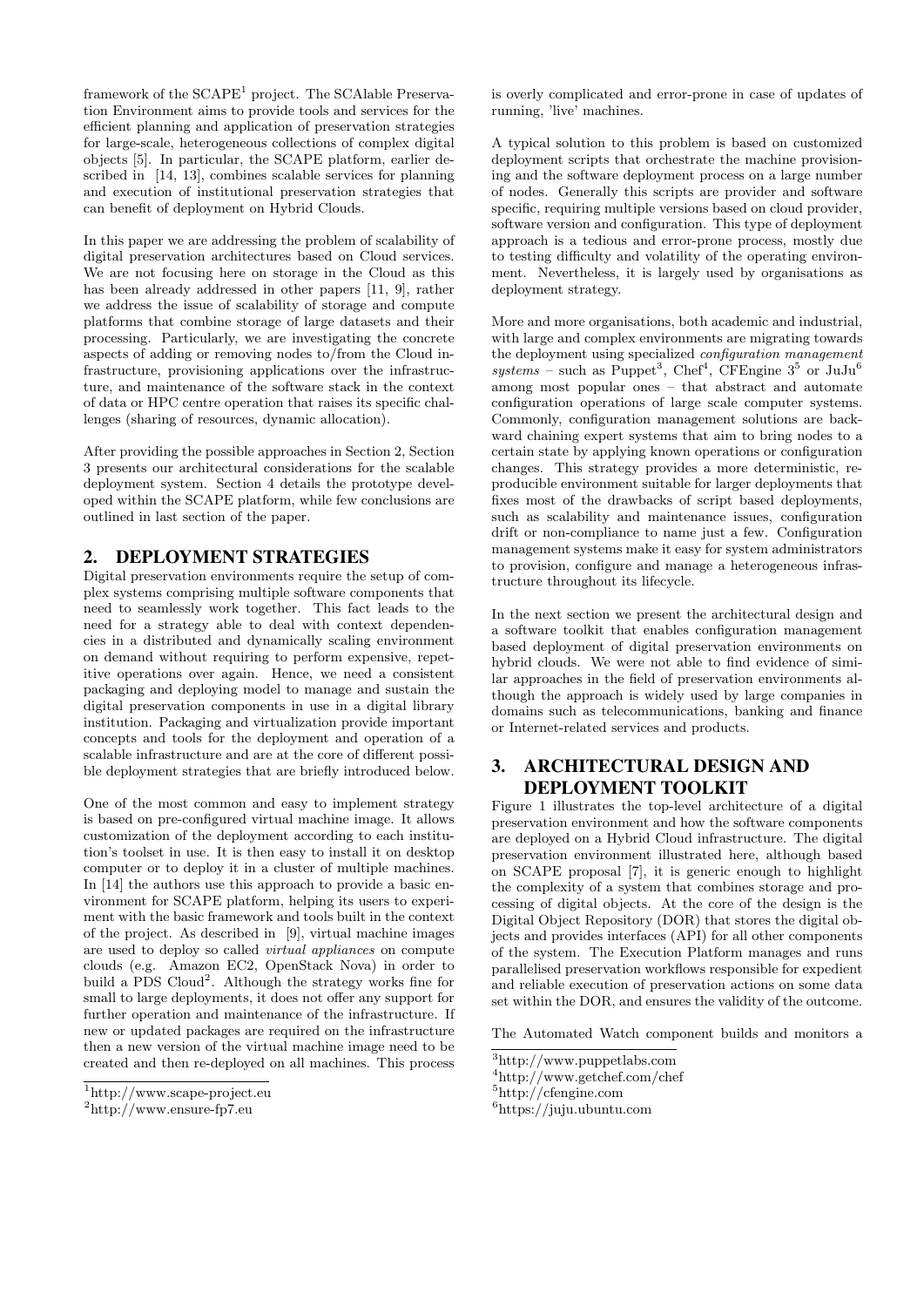

**Figure 1: Mapping of digital preservation components on Cloud environments (Loader Application and Taverna Workflow Modelling Environment are run on end-user's computer)**

view of the world based on its input sources in relation to institutional policies. The Planning Component is responsible for creating, monitoring and testing preservation plans.

All components and interfaces of this architecture are applications that are bundled in software packages using appropriate package manager tools, such as APT or RPM. The *Software Deployment System* uses customized configuration management solutions in order to orchestrate the packages' installation on target machines. It allows the evolution of digital platform's software packages by providing high-level rule-based recipes describing the tools and relations between them. It enables dynamic allocation of software components to computing resources with minimal human intervention, providing, in this way, a deterministic software deployment process. It ensures that software is deployed as expected by the developers, meeting all required expectations.

Dynamic node allocation in the infrastructure is handled by the *Node Deployment Module* that supports the addition and removal of computing resources on the fly, both on barebones hardware and on virtualized resources.

The proposed toolkit supports the deployment on multiple Cloud services provided by different vendors. The heterogeneity allows the user to experiment with diverse technologies and setup, and to examine interoperability across space that will hopefully lead to interoperability across time. To accomplish this objective we introduced a *multi-cloud abstraction layer* service that supports both public and private clouds. It provides a unified API to interact with popular Cloud service providers.

A *Web-based Toolkit GUI* exposes through a friendly user interface the services of Node Deployment Module allowing administrators to easily perform administrative tasks specific to platform deployment on Hybrid Clouds. Moreover,

the monitoring of the infrastructure services and quality assurance capabilities allow system administrators to provide a better service to their end-users.

The infrastructure services are offered either by a Public Cloud Provider (CSP), such as Amazon or Rackspace, or by a Private Cloud managed by Eucalyptus or OpenNebula software. For example, Amazon offers compute services (Amazon Elastic Cloud Computing EC2, Amazon Elastic MapReduce EMR), object storage services (Amazon Simple Storage Services S3), block storage services (Amazon Elastic Block Storage), or cheap archival services (Amazon Glacier) that are suited for digital media archives, long-term database backups, and data that must be retained for regulatory compliance.

## 4. CASE STUDY

In order to evaluate the architectural model proposed in previous section, we implemented a Cloud deployment toolkit in the framework of SCAPE platform, which combines a multitude of technologies and software packages to deliver a scalable environment for digital preservation. The reference implementation of DOR is based on Fedora Commons<sup>7</sup> repositories, while the Execution Platform is composed of Cloudera distribution of Hadoop Apache<sup>8</sup>, the Taverna<sup>9</sup> server for executing preservation workflows, plus specific tools and packages for preservation tasks, such as: pagelyzer [6] for Web pages comparison, jpylyzer [15] for validation and feature extraction for JP2 images and xcorrSound [2] for audio comparison.  $SCOUT<sup>10</sup>$  is used as Automated Watch component and the preferred choice within the project for Automated Planning component is  $PLATO^{11}$  planning tool.

 ${\rm ^7}$ http://www.fedora-commons.org

<sup>8</sup>http://hadoop.apache.org

 $9$ http://www.taverna.org.uk

<sup>10</sup>https://github.com/openplanets/scout

<sup>11</sup>http://www.ifs.tuwien.ac.at/dp/plato